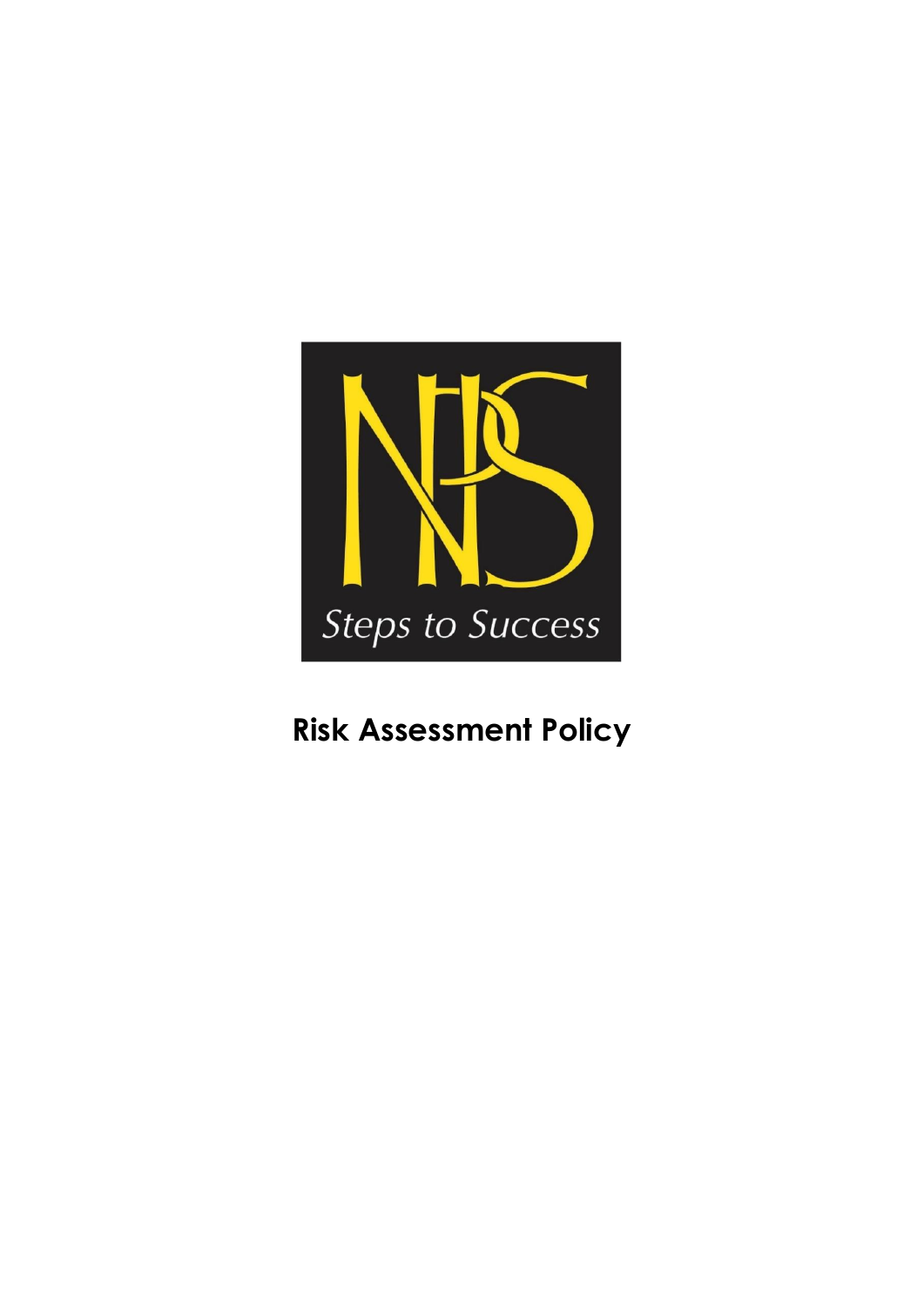## **Risk Assessment Policy**

## **This policy applies to the whole school including the EYFS.**

This policy has been drawn up with regard to the following:

- Handbook for the Inspection of Schools: The Regulatory Requirements Part 3 [\(www.isi.net\)](http://www.isi.net/)
- Charities and Risk management [\(www.charity-commission.go.uk\)](http://www.charity-commission.go.uk/)

## **Introduction**

All independent schools are legally required to have a risk management strategy in place and to undertake risk assessments for activities which are under their control.

## **Objectives of the Policy**

The objectives of the policy are

- 1. To seek to identify, so far as practicable, all risks facing Newcastle Preparatory School (NPS)
- 2. To carry out a risk assessment in order to identify how such risks might be controlled.
- 3. To record and make available the outcome of the risk assessments.

#### **Levels of Responsibility**

The ultimate responsibility for Health and Safety in the school rests with the Governors. Day to day management is delegated to the Head Teacher and the Senior Management Team.

#### **Related Policies**

The Risk Assessment Policy should be read in conjunction with the following policy documents.

- Health and Safety Policy
- Safeguarding Policy
- Fire Safety Policy
- Educational Visits Policy
- Transport of Children Policy
- First Aid Policy
- Working at Height Policy

## **What is a risk assessment?**

A risk assessment can be defined as "a tool for conducting a formal examination of the harm or hazard to people (or to an organisation) that could result from a particular activity or situation."

- A Hazard is something with the potential to cause harm.
- A risk is an evaluation of the probability or likelihood of the hazard occurring
- A risk assessment is the resulting assessment of the severity of the outcome e.g. loss of life, destruction of property.
- Risk control measure are the measures and procedures that are in place in order to minimise the consequences of unfettered risk, e.g. staff training, clear work procedures, preliminary visits, warning signs, barriers and insurance.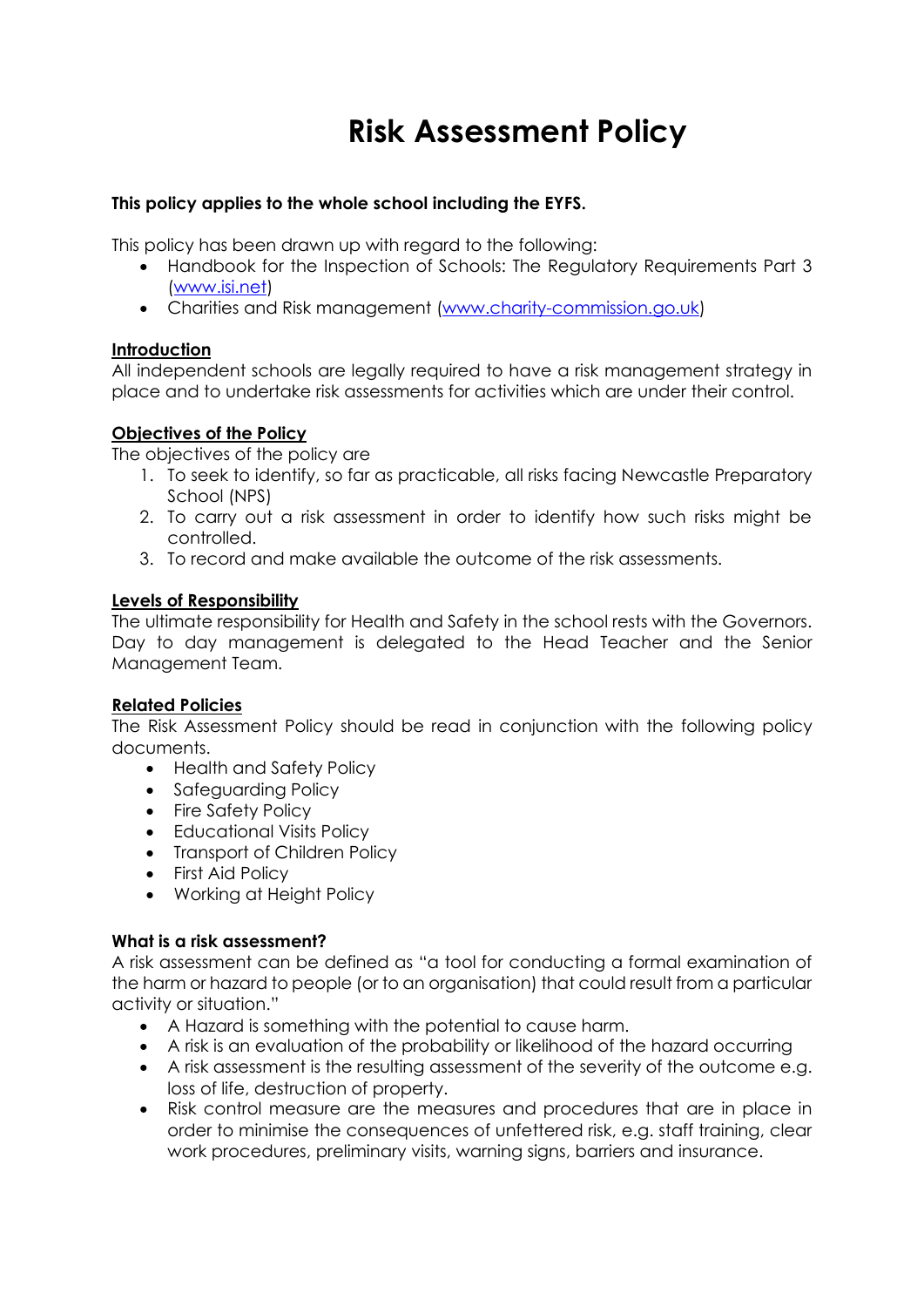Risk assessments can be used to identify the potential hazards to people (slipping, falling), property (fire), strategic (reputation, loss of pupils, impact on development), financial (falling pupil rolls), compliance (child protection issues) and environmental (asbestos, legionella) and should be systematic with a view to promoting children's welfare

## **Why have risk assessments?**

Risk assessments are a legal requirement but they are also a logical course of action. By focussing on prevention – as opposed to reacting when things go wrong – it is possible to prevent accidents and injuries that could ruin lives, damage reputations and cost money. Preventative measure are often simple and cost effective, such as the application of hazard warning tape to a trip hazard, or ensuring that chemicals are properly stored in locked containers.

#### **What areas require risk assessments?**

There are numerous activities carried out at Newcastle Preparatory School, each of which requires its own separate risk assessment. The most important of these cover:

- Fire safety, procedure and risk assessments.
- Educational visits and trips.

Separate policies cover both of the areas mentioned above. However, risk assessments are also needed for many other areas, including:

**Educational** 

- Science experiments
- PE activity
- Art
- Music
- Drama
- ICT

There are also risk assessments for every room in school, the stairs and play areas.

#### **Safeguarding/ Child Protection**

Our Safeguarding and Child Protection Policy and training for all staff form the core of our child protection risk management. Safer recruitment policies and procedures ensure that the school is not exposed to the risk of employing staff who are barred from working with children and are not allowed to work in the UK. By extending this regime to Governors and volunteers and by ensuring that everyone in our community receives regular child protection training, we manage this risk to an acceptable level.

#### **Procedure to be followed**

Staff wishing to take children on any off-site visit should complete the proforma risk assessment form (hard copies may be obtained from the Front Office and electronic copies are available on-line via the Staff Shared directory). All risk assessments must be submitted to the Head Teacher in the first instance prior to any trip or event being booked.

A copy of the approved risk assessment will be retained in the appropriate file (Sporting Fixture, Residential Visits, Daytime Excursions), with other associate documentation which is held in the Front Office.